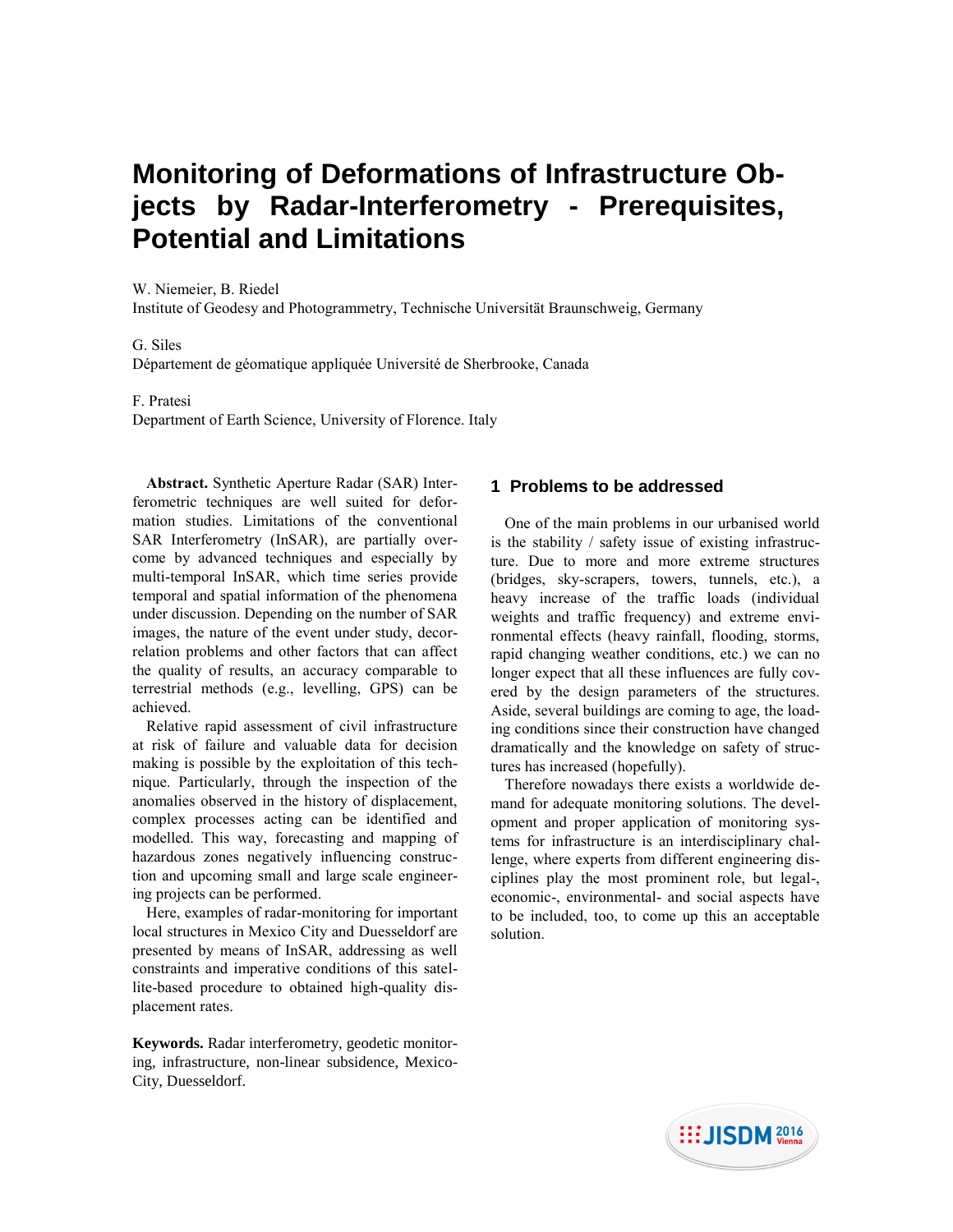# **2 Requirements for Infrastructure Monitoring**

# **2.1 Types of monitoring**

In principle two different types of monitoring for infrastructure are of interest, which can be differentiated by their time scale:

*Long-term monitoring:* Here the displacement / stability of the structure over years is of main interest, where effects of consolidation, changes in (traffic)-loads and of environmental parameters could be studied. This is an adequate objective for InSAR techniques, see section 3.

Aside, changes of modal parameters are hints for damages, too. This problem is under discussion using Ground Based SAR (GBSAR) (e.g. Neitzel et al., 2012), but is not the topic of this paper.

*Monitoring during construction phase:* Here the actual displacements during the construction process itself are of main interest. The challenge is to gain displacement information almost continuously and online, which can be used for guidance of construction machines. At present possible InSAR solutions with a repeat time of satellites of 11 days, or even more, do not serve this requirement.

But it is possible to get overall information on displacement rates, as shown in section 4, what might be of interest for an evaluation of the damages caused by the construction process.

#### **2.2 Precision of displacements**

One main advantage of radar-interferometry is its high spatial resolution of displacement rates in the range of mm to cm. This high resolution often is taken as precision or even uncertainty estimate, what disregards the disturbing effects of orbital parameters, atmospheric turbulence, limited knowledge of topography and with geo-referencing.

### **2.3 Point-related information**

According to the different processing methodologies, see section 3, the assignment of the displacement information to a well-defined point or part of the structure is difficult. In differential InSAR just rough sections can be identified, which show some displacement pattern. Even with persistent scatterer interferometry (PSI, s. 3.2) the pointwise assign-

ment is difficult, i.e. to identify that part of the structure, which serves as PS.

In Fig. 2 an ideal situation is depicted, where several PS are located at the façade and on the roof of a building; in general the exact position of a PS is hard to identify at the structure. In Fig. 2 the socalled radar shadow is given, too, i.e. those parts of a structure, where due to the direction of the line-ofsight (LOS) no information can be achieved.

## **3 Radar-Interferometry**

## **3.1 Basic Principles**

To derive ground surface displacements from Radar-satellites is a technique, which goes back more than 20 years (Ulaby et al., 1986). First applications were made to study large area subsidence rates using phase differences of ERS, JERS and Radarsat.

A differential radar interferogram (s. Fig. 1) is pronouncedly affected by displacements as well as topographic and atmospheric influences. Large alterations on the earth's surface, e.g. in vegetated areas, cause decorrelations in phase values making reliable calculations almost impossible.



**Fig 1** Basic principle of detection of ground displacements by radar-interferometry analysing phase differences (Mark et al., 2012).

The measured differential phase  $\varphi_{D\text{-}InSAR}$  is composed of contributions from uncompensated topography  $\varphi_{top}$ , displacement  $\varphi_{displ}$ , atmosphere  $\varphi_{atmo}$ , orbit  $\varphi_{orbit}$  and in intended "noise"  $\varphi_{noise}$  (Adam et al., 2003).

$$
\varphi_{D-InSAR} = \varphi_{top} + \varphi_{displ} + \varphi_{atmo} + \varphi_{orbit} + \varphi_{noise}
$$

The focus is laid on pixels with a stable backscattering behavior over longer times.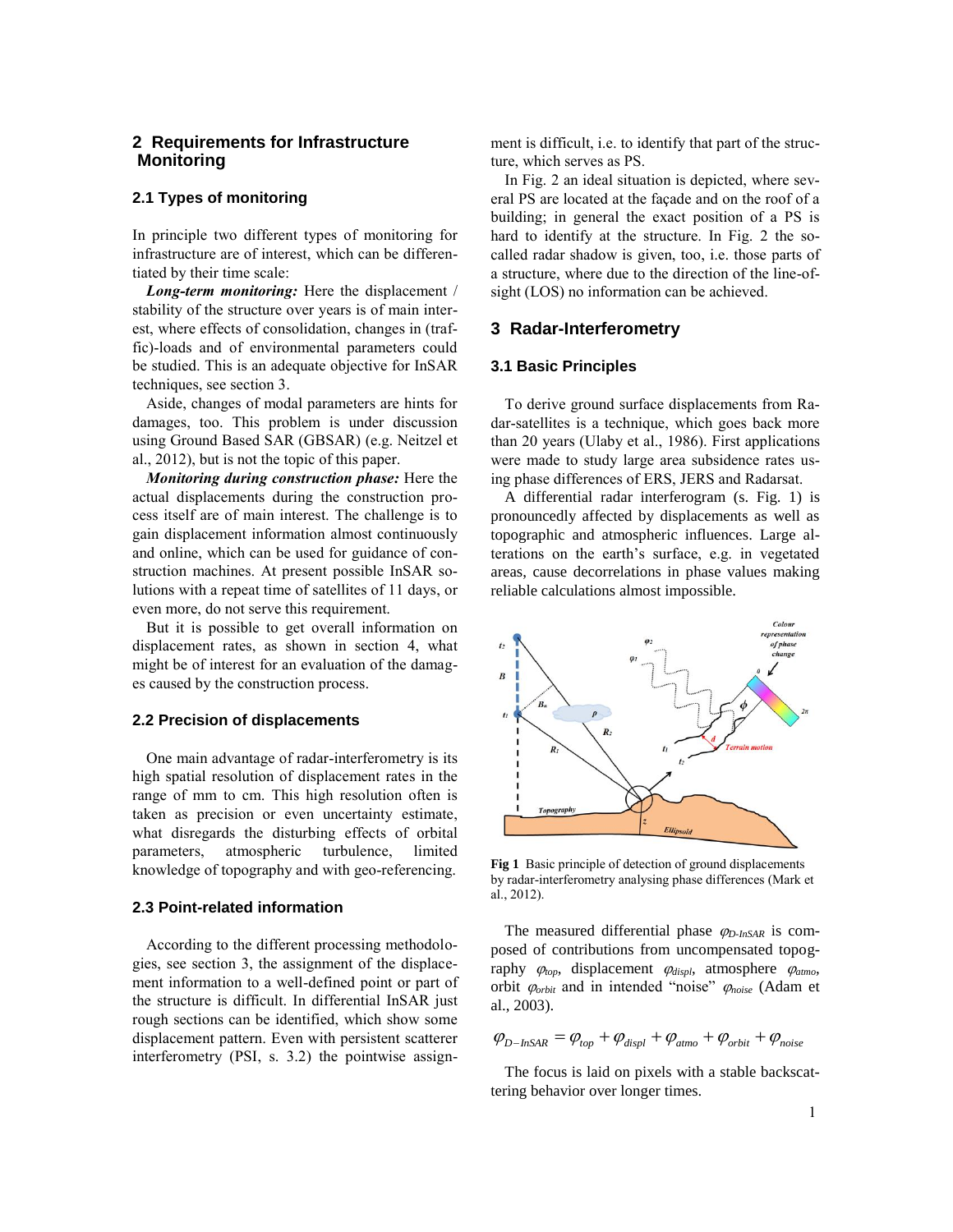#### **3.2 PSI**

In the late 1990s the *Persistent Scatterer Interferometry (PSI)* was developed (Ferretti et al., 2001) to provide a systematic processing strategy of these "stable pixels" by using a large stack of radar acquisitions. The PSI technique is especially useful to measure urban displacements, because many man-made objects have perpendicular edges with metallic patterns which are very well likely to act as stable point-scatterers and backscatter of the radar signal (Fig. 2).



**Fig 2** Distribution of Persistent Scatterer in intra-urban areas (simplified)(Krivenko et al., 2012).

Nowadays, PSI is performed with advanced software packages in a computer-aided process. "Pixel by pixel" displacements are derived from a time series of radar images. About 20 images or more are needed to adequately minimize effects of atmospheric delays  $\varphi_{atmo}$ , orbit errors  $\varphi_{orbit}$  and other "noises"  $\varphi_{noise}$ . Then, in ideal cases, the PSI method theoretically supplies sub-millimeter accuracy in the line of sight (LOS). However, in most practical cases a reduced accuracy in the range of millimeters is achieved.

Currently the high-resolution TerraSAR-X satellite is one of the most suitable Synthetic Aperture Radar systems to practice the PSI method for infrastruce surveillance.

## **3.3 SBAS**

A further development is named *small baseline method (SBAS),* where for a series of images D-InSAR analyses are performed with small perpendicular and temporal baselines, this leads to a network of interferogramms (Berardino et al., 2003). Main advantage is a reduction of the effect of decorrelation and by this a more robust determination of the displacements. This approach improves

Finally many processing software for time series of radar images assume a linear, non-linear or arbitrary deformation behaviour for displacement model (Hooper et al., 2004, Wegmueller et al., 2010).

# **4 Long-term monitoring**

In this section typical examples are presented to study slow-motion displacements within a long-term monitoring of structures.

#### **4.1 Mexico-City**

It is well-known that the stability of all infrastructure in Mexico-City is affected by an extreme withdrawal of groundwater, due to the dramatic increase of the population and their needs. Aside, the Valley of Mexico is a very active tectonic zone, where regularly heavy earthquakes occur. A general discussion of these problems and a detailed study on the application of radar-interferometry for this region is given in Siles (2015).

Here just one example is presented, the monitoring of the metro line A, which is one of the most important lines within this mega-city. It is parallel to the crowded General Calzada Zaragoza street which connects Mexico City and Puebla. Both infrastructures, very important for connection and transportation reasons, have been seriously affected by subsidence and associated fracturing.



**Fig 3** Profile along the metro line A from the Station Pantitlan to La Paz station (dark red line) and the displacement velocities. The dotted red line indicates the area severely affected after the earthquake of 2012 (Siles, 2015).

For this metro line, InSAR results are used to perform a deformation analysis for the period 2002- 2010 using ENVISAT data, which are processed by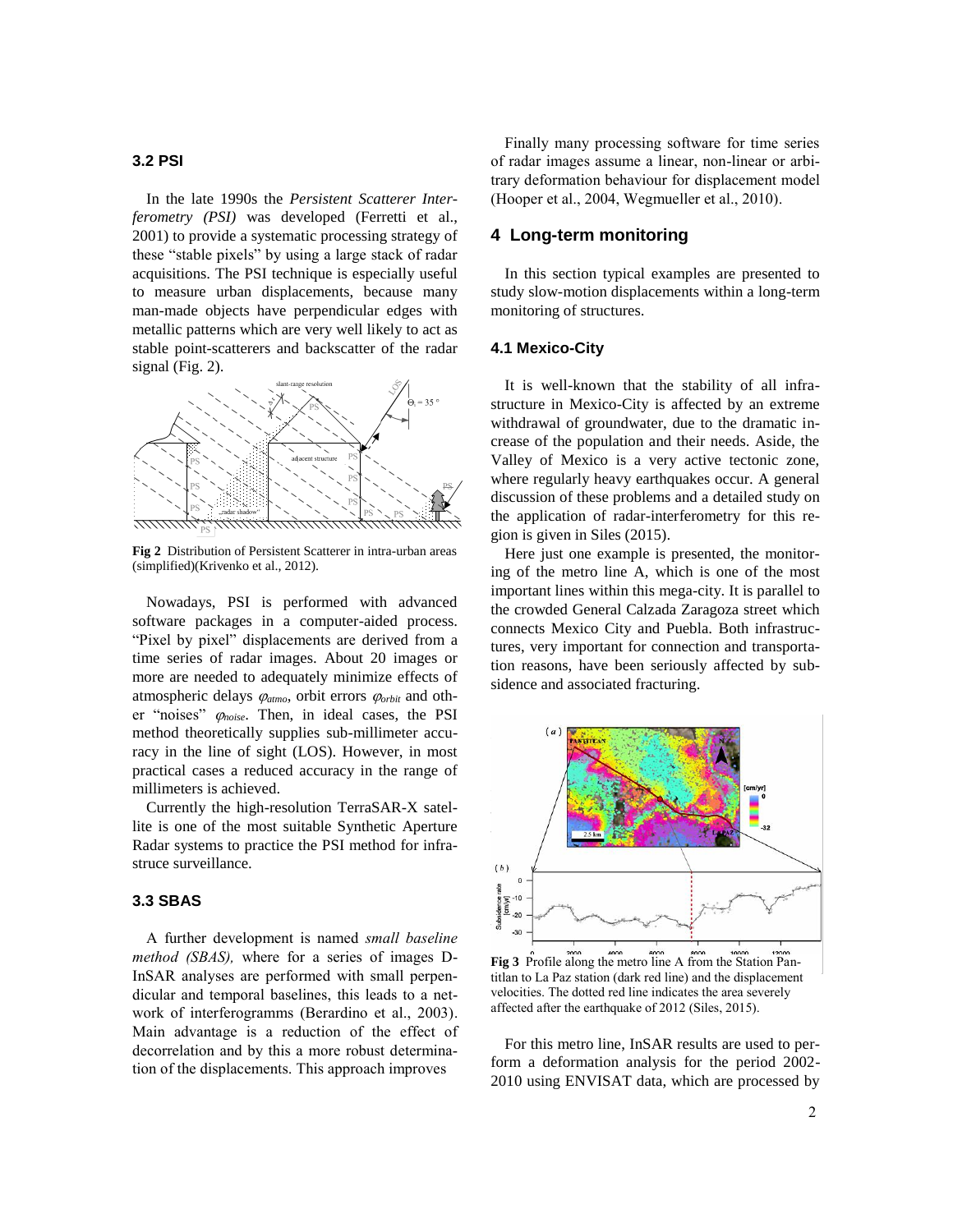STaMPS method (Hooper et al., 2004). As given in Fig.3, strong and non-regular displacement velocities can be encountered, leading to serious destructions of this line.

Considering the high traffic on this metro-line, a continuous surveillance of this zone is required. A critical failure in the transportation system due to sudden subsidence or even cracking put into risk thousands of lives.

# **4.2 Duesseldorf**

A data stack of 24 TerraSAR-X radar images from Jan. - Dec. 2011 (strip-map mode, resolution 3mx3m) were processed with PSI techniques and analyzed for different investigations related to surface movements over the city of Duesseldorf.

#### **4.2.1 Singular building complexes**

A subset of 8 kmx8 km from the raw data set was processed for getting an overview about surface changes in the city centre of Duesseldorf. Figure 4 shows the PSI results for that area of investigation. Only points with coherence values over 86%, as a parameter for the quality of the determined point velocities.



**Fig 4** PSI-map for a large area of the city centre of Duesseldorf.

For further consideration we increased the coherence value to 95% to get a very stable solution and tested different spatial and temporal filter lengths.

This data set was reduced additionally by the assumption of a typical processing noise level of  $\pm 2$  mm/a for PSI processing.



**Fig 5** Improved subsidence map with marked polygons (black), that describe surface instabilities and possible subsidences of buildings.

After this data reduction point groups (clusters) were selected and further analyzed on their vertical movement. With this approach one is able to get a reasonable statement on the behaviour of a singular building or a whole complex. The result is mapped in figure 5. The black polygons describe the clusters and finally the building that have significant movement rates.

In this study with short time series of remote sensing data these movement or subsidence rates can give only a first hint on real subsidences and have to be validated by on site observations.

### **4.2.2 Stability of bridges**

With our feasibility study on the stability of bridges we wanted to investigate the limitations in radar data processing related to linear structures in the environment of a big river. One of the observed bridges is in use for railways and the other one will be used by car traffic.

In figure 6 it is clear visible, that we get no stable backscattering signal for the main part of the bridges over the river Rhine. On the right side of the river bank the PSI points show a kind of uplifting signal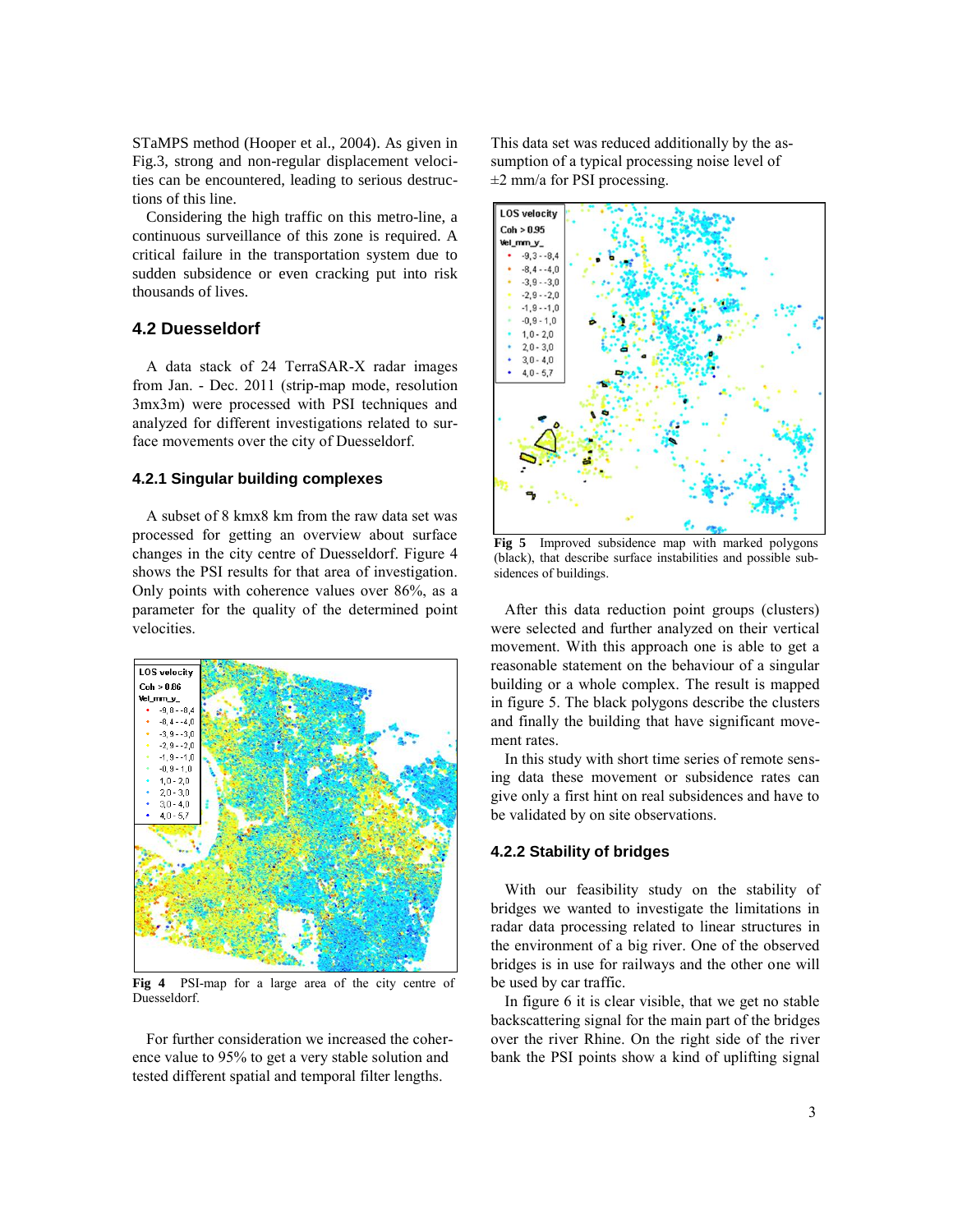(yellow) that comes from artifacts of the atmosphere, which were not fully eliminated.



**Fig 6** PSI-map for a test area with two bridges over the river Rhine.

Parts of the roads and ramps give us sufficient signal for further analyses, if the time series could be elongated. Finally, we have to state that the reduction of atmospheric influences by short time series and different filter approaches leads to no acceptable results for bridge monitoring purposes.

## **4.2.3 Monitoring of tunnel construction site Wehrhahn-Linie**

It is widely known that tunnelling processes induce ground subsidence which can damage overlying structures, such as buildings. Therefore, it is essential to measure ground deformation for ensuring safety throughout the active phase of the tunnel construction and even after its completion.

In most cases, geodetic measurements (levelling, GPS observations) are carried out to monitor settlements and uplifts due to tunnelling. Providing only pointwise observations, these methods are not able to supply area-wide spatial information about interactions between tunnelling and surface deformation; moreover, terrestrial methods require enormous time and cost efforts.



**Fig 7** Location of tunnel construction site "Wehrhahn-Linie" in Duesseldorf, Germany as seen by TerraSAR-X satellite (Krivenko et al., 2012).

In this study (see Krivenko et al, 2012, Mark et al., 2012), the PSI technique was chosen for monitoring the urban surrounding during the tunnel project "Wehrhahnlinie" in Duesseldorf (s. fig. 7).

The hydro-shield tunneling process started in April 2011 and ended at the final railway station about one kilometer ahead in December 2011. The 3 months of observation in advance allowed an estimation of atmospheric effects and adaptive filtering of raw data.

Based on a very precise 3D-city-model of the inner part of the City of Duesseldorf, it then was possible to monitor the effect of the tunneling construction work on the existing infrastructure with new results about every 22 days. This is not frequently enough to be used for steering of the tunneling process, but gave important hints on possible long-term effects.

A special item was the monitoring of one old and valuable building, where the specific technique of compensation grouting (Bolton et al., 1994) was applied to uplift the building before the TBM goes through. It is expected, that after passing the building the original heights are reached again. In Fig. 8 uplift and subsidence rates for this building are depicted, which demonstrate these effects.

Looking at the results of radar-interferometry, levelling and tube water levels (installed in the cellars), one can summarize that comparable results are derived by these completely independent techniques. This indicates that nowadays radarinterferometry is able to monitor infrastructure objects with mm accuracy!



**Fig. 8:** Comparison of subsidence rates out of 3 different monitoring techniques: **blue** = PSI, **red** = levelling, **green** = tube water levels (Mark et al., 2012)